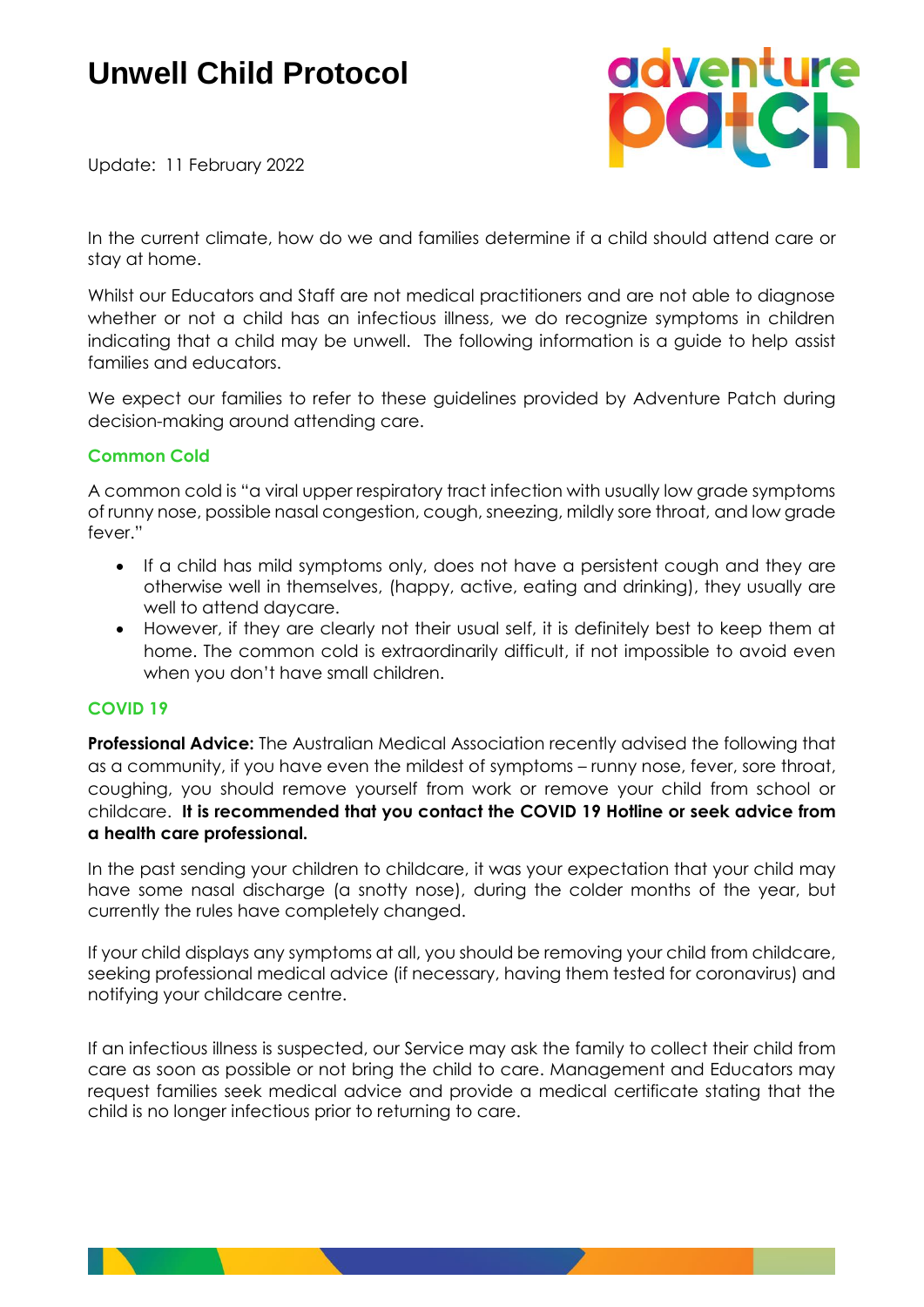## *Quick Reference Guide – General sickness*

adventure<br>**POICh** 

| When your Child is unwell/sick |                                                                                                                                                                                                                                                                                                                                                      |  |  |  |  |  |
|--------------------------------|------------------------------------------------------------------------------------------------------------------------------------------------------------------------------------------------------------------------------------------------------------------------------------------------------------------------------------------------------|--|--|--|--|--|
|                                | Stay home until no symptoms are pressent<br>Fever above 37.5C<br><b>Runny nose</b><br>$\bullet$<br>Any cough, sore/itchy throat or swollen glads<br>$\bullet$<br><b>Shortness of breath</b><br>$\bullet$<br><b>Diarrhoed or vomiting</b><br>$\bullet$<br>Red, sticky, itchy or watery eyes<br>$\bullet$<br><b>Contagious conditions</b><br>$\bullet$ |  |  |  |  |  |
|                                | <b>CALL US FIRST TO CHECK</b><br>Fever free for 24 hours<br>Sneezing<br>Change in routines (e.g. not eating, very disturbed sleep)<br>$\bullet$<br>Unable to participate in normal daily activities (e.g.<br>lethargic)                                                                                                                              |  |  |  |  |  |
|                                | <b>OK TO COME &amp; PLAY</b><br>No Cold/Flu and Hay-fever symptoms<br>Free from Vomiting/Diarrhoeg for 24 hours<br>Cleared of any other contagious conditions and exclusion<br>periods                                                                                                                                                               |  |  |  |  |  |